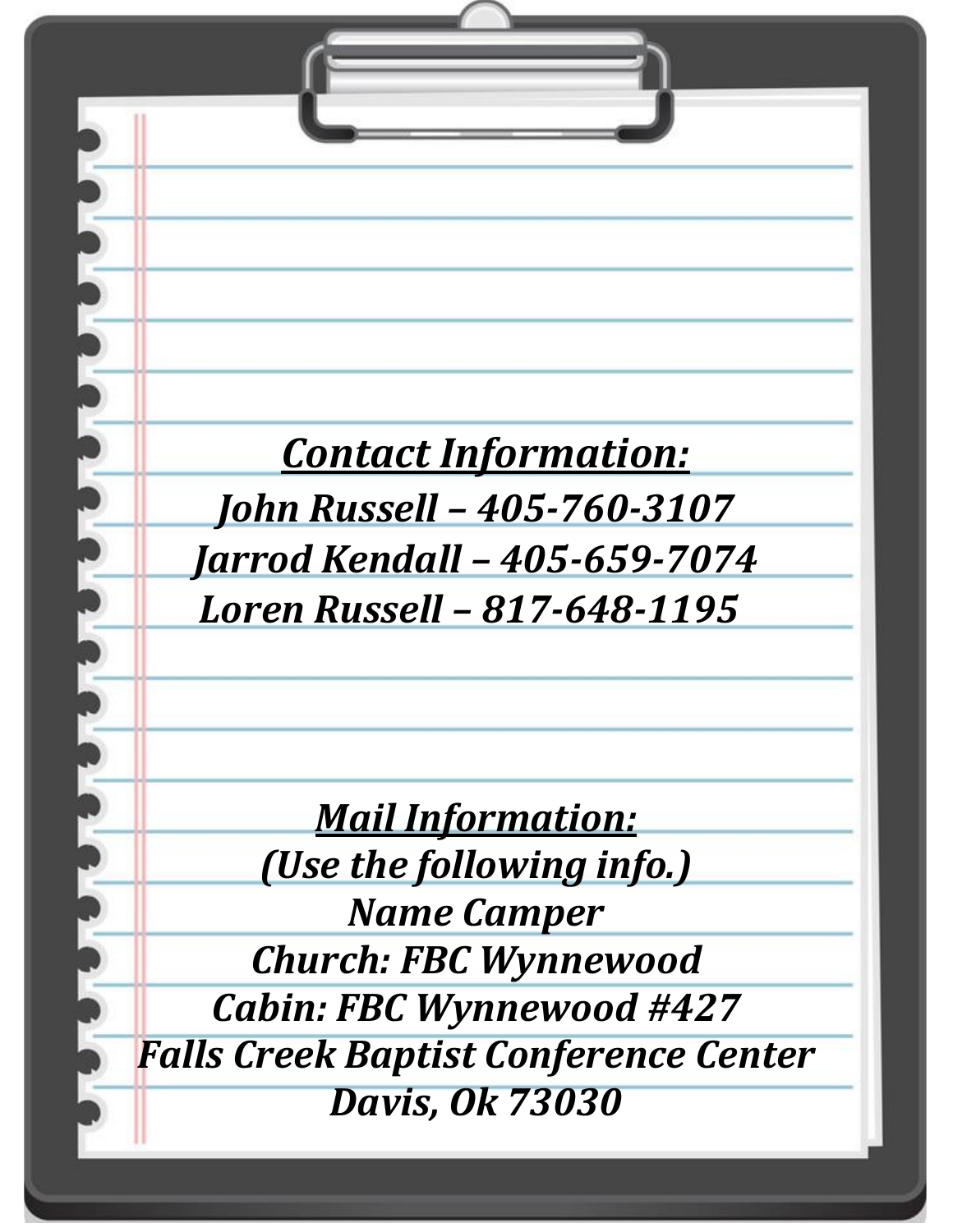

**5:30 PM Supper**

**8:00 AM Breakfast 8:45 AM Bible Study 9:30 AM Leave for Morn. Worship 10:00 AM Morning Worship 12:00 PM Lunch/Chores 1:00 PM Recreation/Free Time 5:00 PM Be Back In Cabin 6:30 PM Leave for Eve. Worship 7:00 PM Evening Worship 8:00 PM Free Time 9:30 PM Cabin Devotion 10:00 PM Bed Time/Spon Meeting**



Don't Be LATE!!!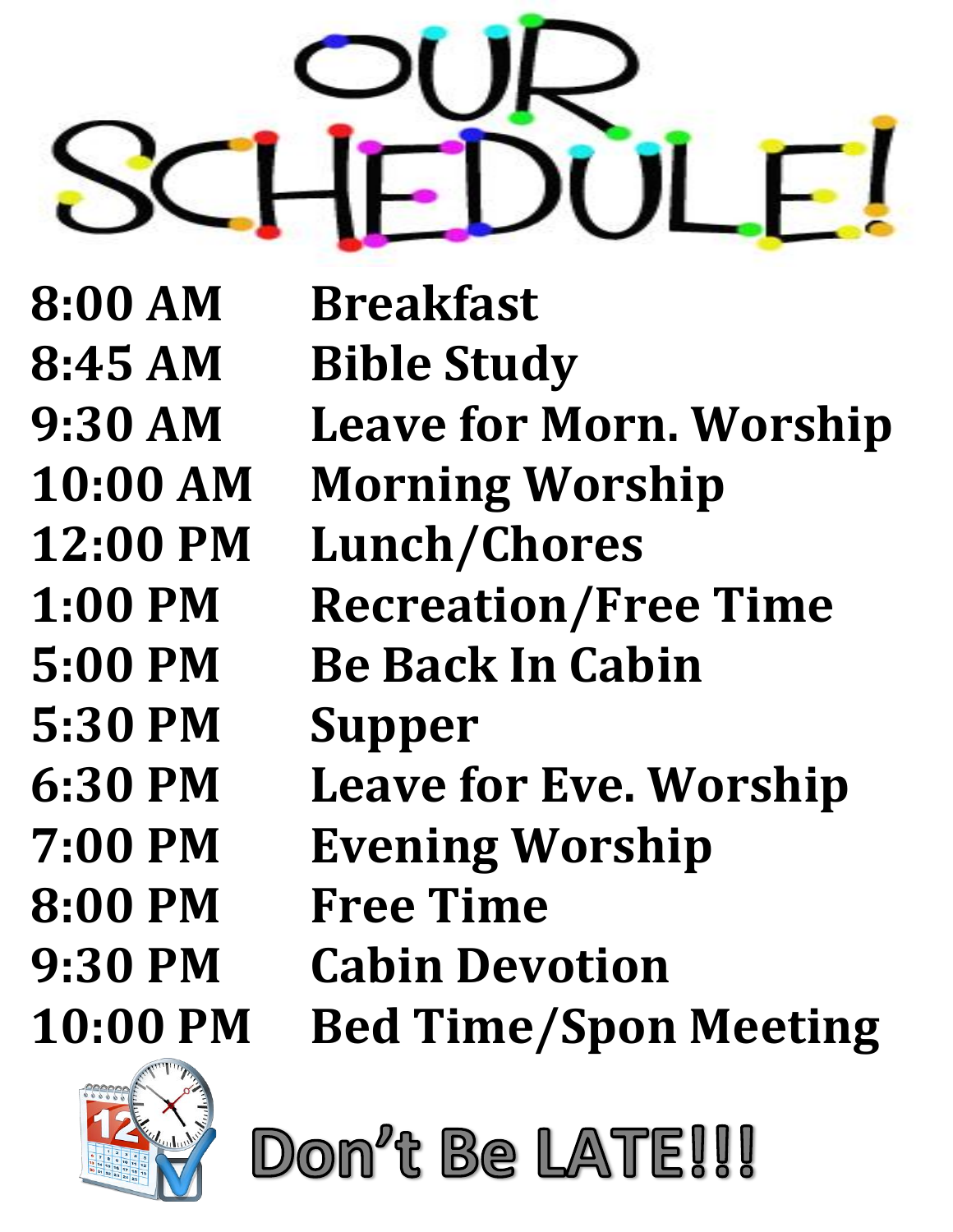## *Packing List:*

## *1. Deodorant*

- *2. Soap*
- *3. Towel*
- *Modest clothing for every day of camp*  o *These must adhere to the Falls Creek Dress Code*
- *Hygiene Products – (see #1-3* ☺*)*
- *Sunscreen*
- *Extra Clothes for Recreation*
- *Closed Toed Shoes for Ropes Course*
- *Swimsuit (No two pieces)*
- *Bible*
- *Pen/Pencil and Highlighter*
- *Spending Money for concessions/gift shop (Optional)*
- *Pillow*
- *Bedding for Twin Mattress*

### *Do Not Bring:*

- *Phones*
- *Electronic Devices*
- *Fireworks*
- *Anything valuable*

# **CHECKLIST**

# *Dress Code:*

The Falls Creek dress code is designed to provide an equitable dress code for all campers, encouraging modesty above legalism. Parents and church leaders are urged to see that only clothing which meets the policies and regulations of the conference center (below) is brought to Falls Creek.

Since Falls Creek is a Christian camp with a distinctly Christian atmosphere, the New Testament principle of modesty should always be the standard for dress at Falls Creek. It is the responsibility of the sponsors from each church to model the standard of modesty and enforce the camp dress code.

While on Falls Creek grounds campers may not wear apparel that exposes the midriff, is extremely tight fitting or has writing on the back of pants or shorts. Apparel may not display or promote tobacco, alcohol, controlled substances or inappropriate language or pictures. All shorts and dresses should be modest length. At Falls Creek, modest shorts are generally defined as shorts that have at least a five inch inseam or longer and dresses and skirts should be four inches from the top of the knee or longer. Slits in dresses and skirts should also be modest in length. Straps for shirts/tops must have at least three inches across the shoulder. Shoes and shirts must be worn at all times outside cabins, except while swimming.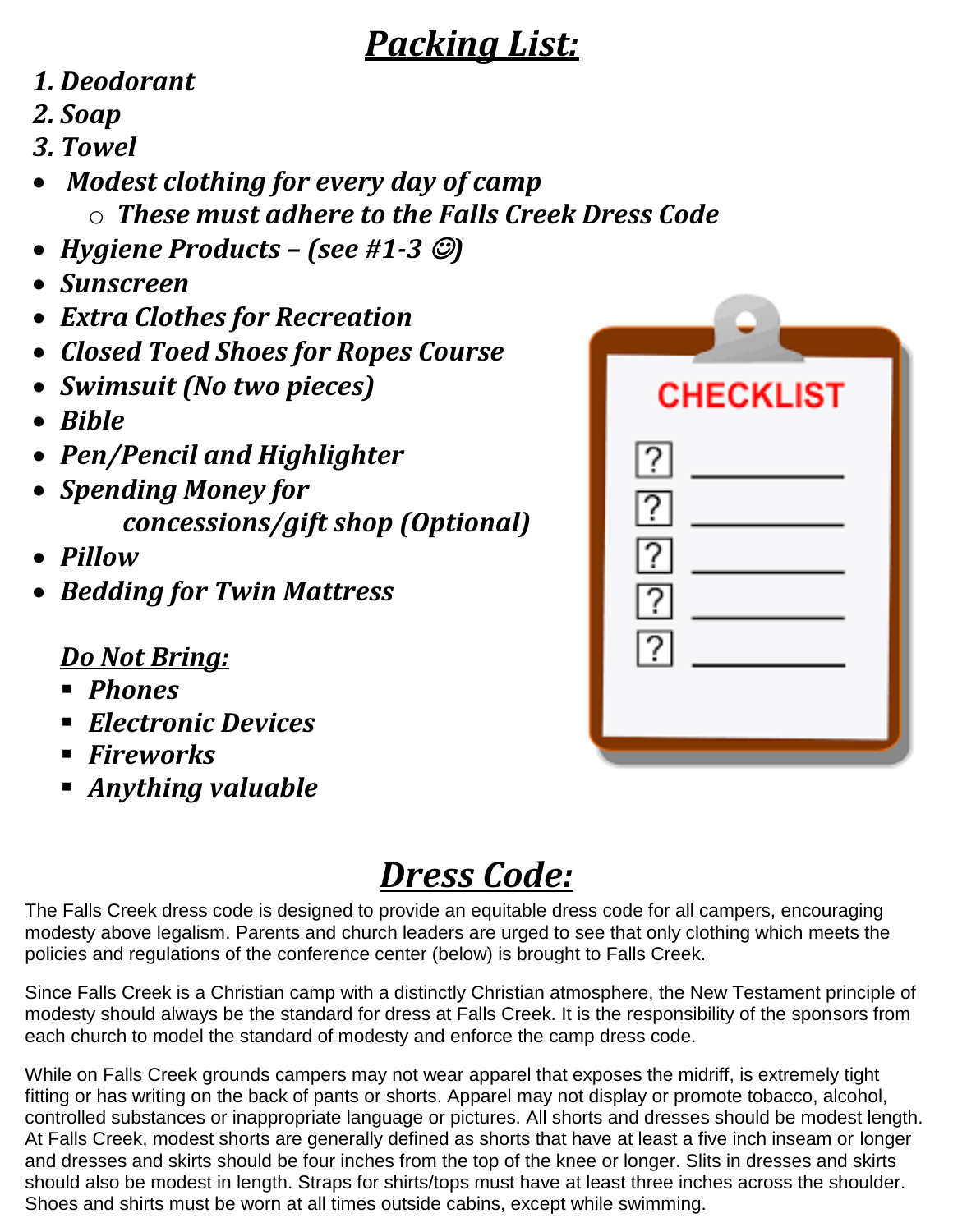